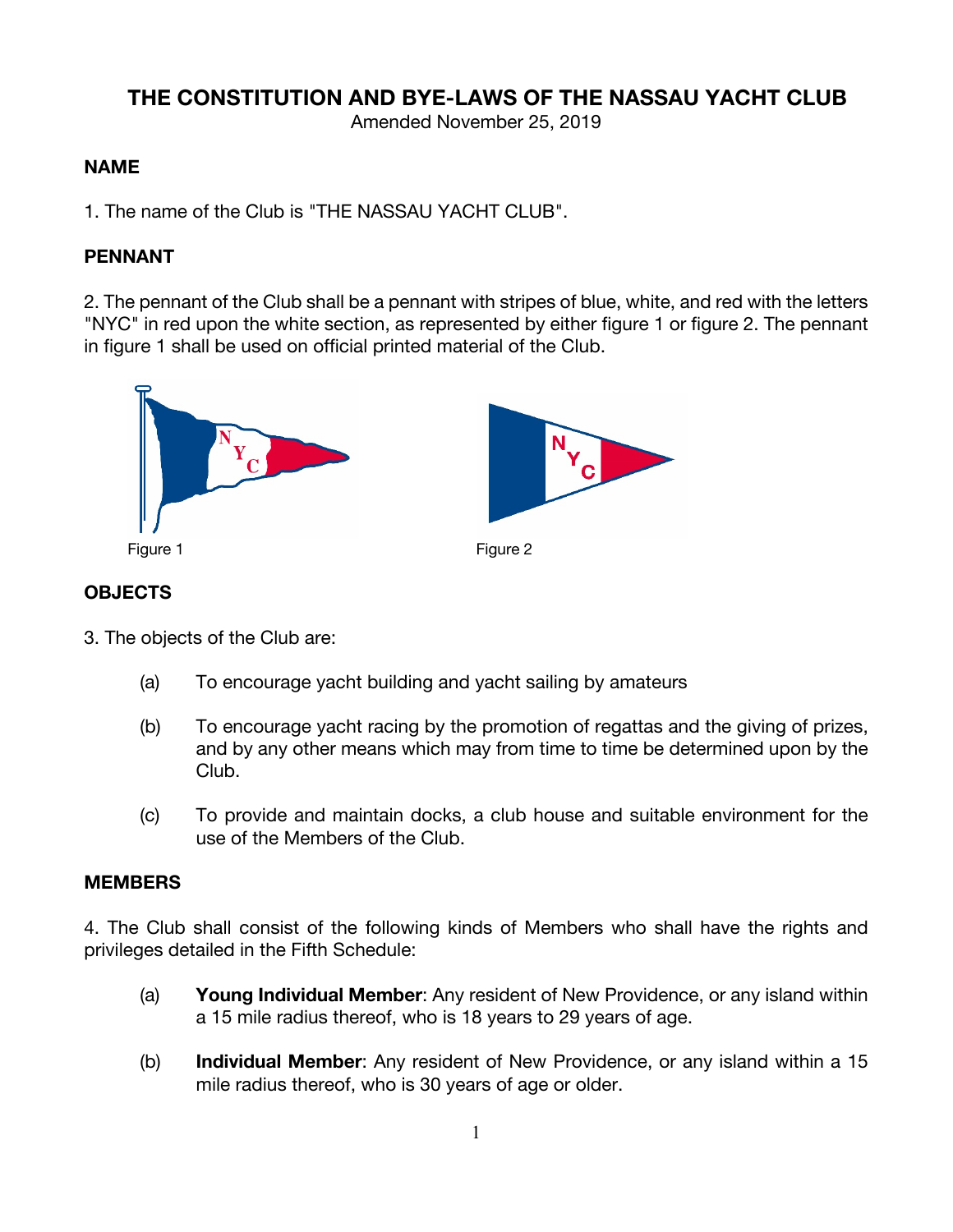- (c) **Young Family Members**: Any couple living together as husband and wife who are residents of New Providence, or any island within a 15 mile radius thereof, both of whom are 18 years to 29 years of age.
- (d) **Family Members**: Any couple living together as husband and wife who are residents of New Providence, or any island within a 15 mile radius thereof, either one of whom is 30 years of age or older.
- (e) **Junior Member**: Any Person between the ages of 8 and 17 years may become a Junior Member of the Club. All children of members upon reaching age 8 shall be registered as Junior Members unless requested otherwise in writing by their parents. No Junior Member shall be supplied with intoxicating beverages of any kind anywhere on the Club premises. Any application for Junior membership shall be endorsed by the parent or guardian of the child.
- (f) **Student Member**: Any Junior Member upon reaching age 18 and attending an accredited school, college or university may become a Student Member.
- (g) **Non-Resident Membership**: Any person, or any couple living together as husband and wife, who are not a resident of New Providence or any island within a 15 mile radius thereof, may become Non- Resident Members of the Club.
- (h) **Life Members**: Any Member of the Club who has consistently contributed to the development of the Club to the betterment of the Members may be elected to Life Membership of the Club at a General Meeting. Any such Member shall be recommended in writing for approval by the Executive Board. Life Members and their spouses shall not be liable for subscription fees.
- (i) **Temporary Individual Membership**: Any person 18 years of age or older, may become a Temporary Individual Member of the Club for a period not exceeding five months in any 12 month period. In the event a Temporary Member leaves without discharging any account due the Club, such account shall be paid by those Members who proposed and seconded the application.
- (j) **Temporary Family Membership**: Any couple living together as husband and wife may become Temporary Family Members of the Club for a period not exceeding five months in any 12 month period. In the event Temporary Family Members leave without discharging any account due the Club, such account shall be paid by those Members who proposed and seconded the application.
- (k) **Honorary Members**: Any person may become an Honorary Member of the Club for a period not exceeding 14 days in any 6 month period. A Member in good standing must introduce an Honorary Member. The Commodore or the Executive Board, on behalf of the Club, shall have the power to issue an unlimited number of Honorary Memberships to any person of such distinction whose presence could only be regarded as an honour to the Club. In the event any Honorary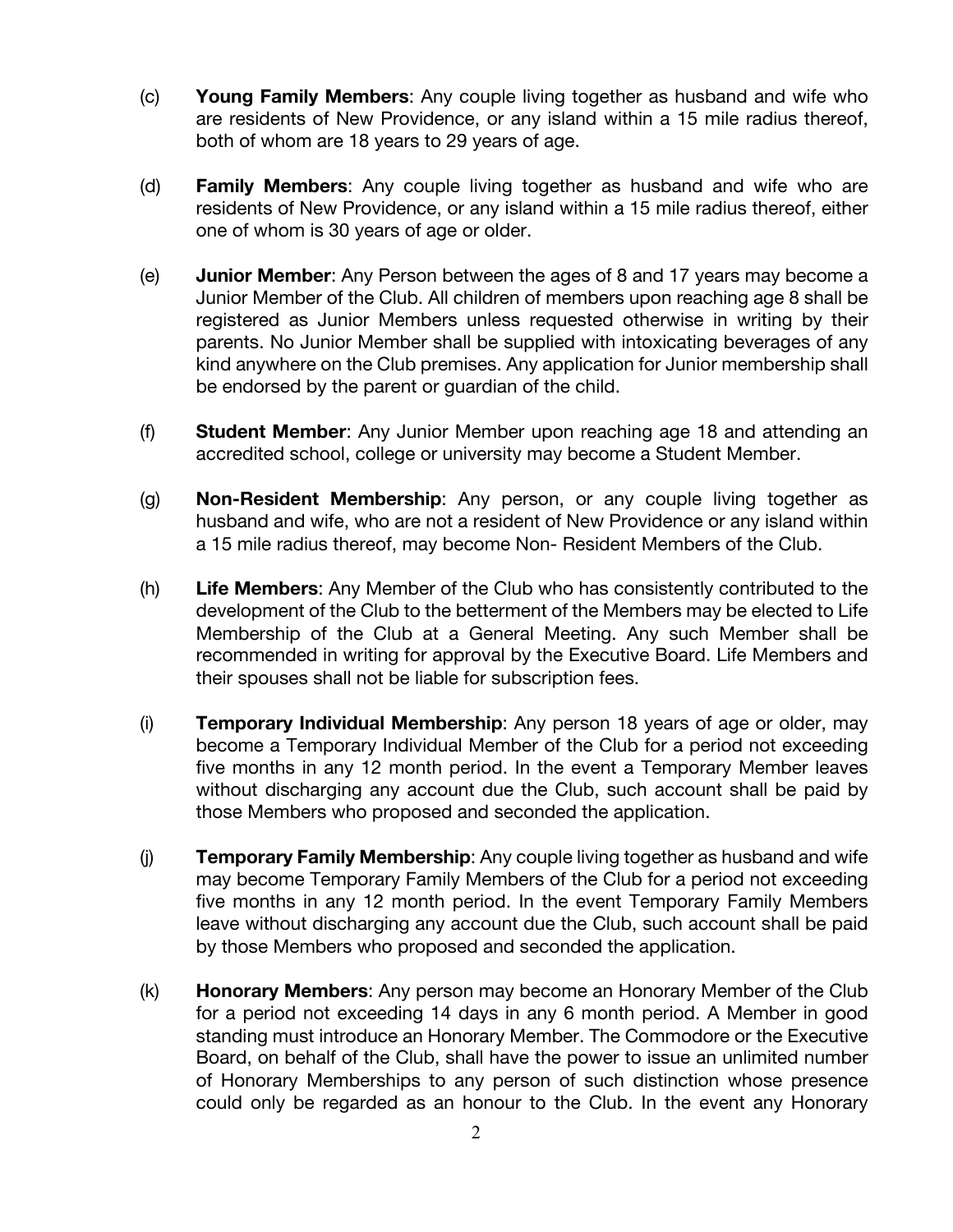Member leaves without discharging any account due the Club, such account shall be paid by the Member introducing such Honorary Member.

- (l) **Ex-Officio Honorary Members**: The following shall be granted Ex-Officio Honorary Membership annually in the Club:
	- 1) The Governor General of The Bahamas
	- 2) The Prime Minister of the Bahamas
	- 3) The Minister of Tourism
	- 4) The Commodore, The Royal Nassau Sailing Club
	- 5) The President, The Bahamas Olympic Association
	- 6) The Chief Officer, Bahamas Air Sea Rescue Association
	- 7) The Chief Flag Officer, Coral Reef Yacht Club, Miami
	- 8) The Chief Flag Officer, Miami Yacht club, Miami
- (m) **Corporate Members**: Any company, organization, body corporate or professional partnership having offices on New Providence may be invited to apply for election as a Corporate. A Corporate Member shall nominate not more than four representatives who may exercise privileges of membership including bringing guests (not more than six on any one occasion). Expenses incurred by a Corporate Member shall be paid at the time of service. A Corporate Member shall not attend or vote at any general meeting of the Club, or be eligible for election to any office. A Corporate membership may be subject to annual renewal at the discretion of the Executive Board.

## **APPLICATION, RE-CLASSIFICATION and ELECTION OF MEMBERS**

5. Every application for membership or change in membership status shall be considered by the Executive Board. The Executive Board shall decide whether or not the application shall be accepted in the class of membership for which the applicant applies or for any other class of membership. The decision of the Executive Board shall be final. The Executive Board shall not be required to give reasons for their decisions on applications for membership.

- (a) All applications shall be proposed and seconded by two Members in good standing who shall countersign the application form.
- (b) All applications shall be posted in the club house at least 14 days prior to being submitted to the Executive Board for consideration.
- (c) All applicants, upon election shall be required to pay an entrance fee as set out in the First Schedule.
- (d) All applicants requesting re-classification shall on acceptance pay a reclassification fee as set out in the Second Schedule.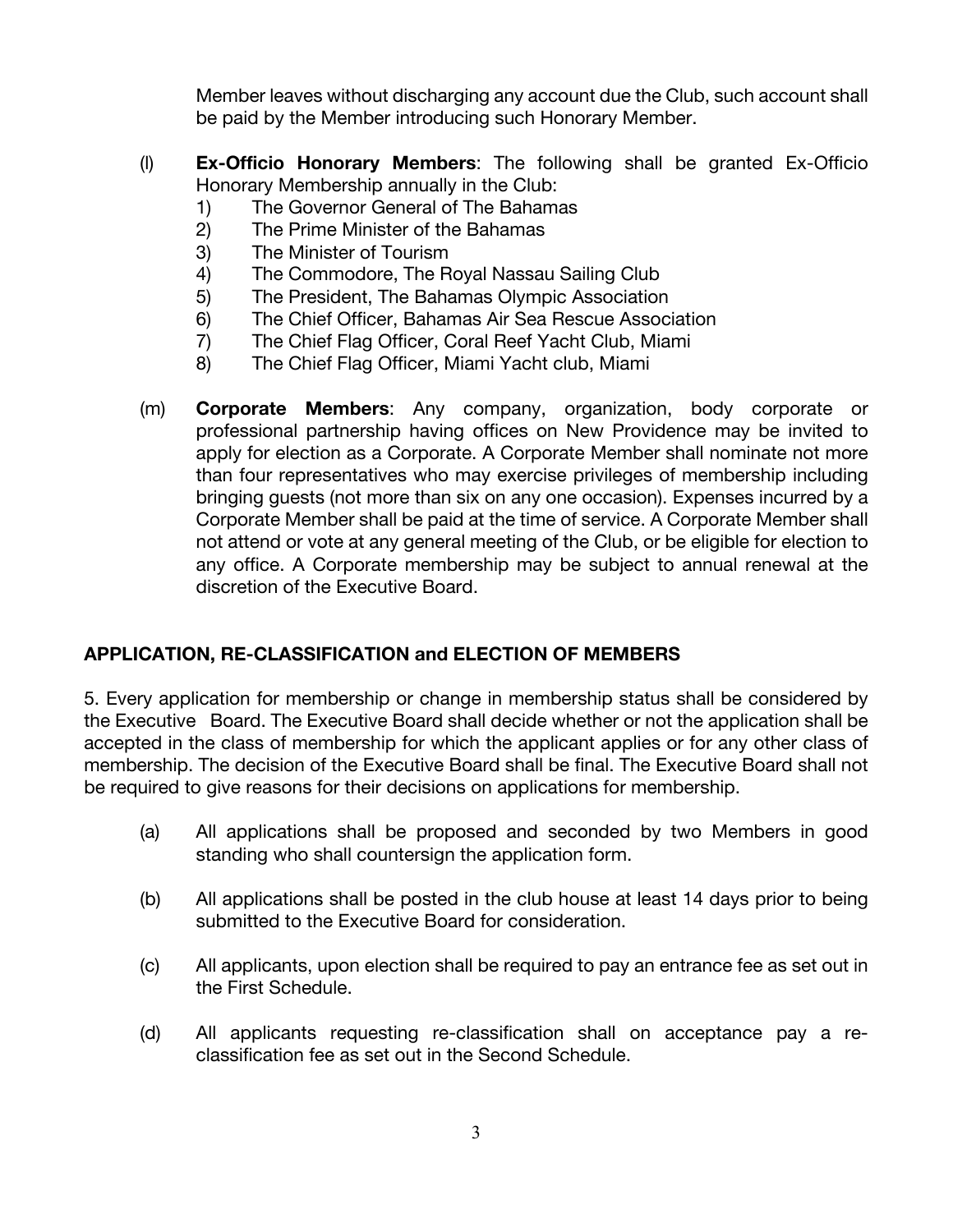- (e) All applications for change in classification shall be made in writing within 60 days of any such change becoming necessary.
- (f) In the event that the Executive Board declines an application for membership, the declined applicant may not reapply for membership for a period of twenty-four (24) months from the date of the declined application.

### **SUBSCRIPTIONS AND FEES**

6. Subscriptions and fees, and any changes will be handled as follows:

- (a) The monthly subscription and minimum spend of Members shall be as set out in the Third Schedule.
- (b) The dockage fees shall include all fees as set out in the Fourth Schedule.
- (c) The monthly subscription of Members and/or the dockage fees may be increased yearly by the Executive Board subject to not more than any cost-of-living increase as published by the Central Bank of the Bahamas. Any other change or special assessment must be approved by a majority vote of Members present at the Annual or Semi-Annual General Meeting of Members or at an Extraordinary General Meeting called for that purpose.
- (d) The monthly subscription of any new Member shall commence on the first day of the next calendar month in which their application was approved.
- (e) Any Member whose application for change in status has been approved shall pay the monthly subscription and minimum spend as set out in the Third Schedule commencing on the first day of the next calendar month in which their application was approved.

### **RETIREMENT**

7. A Member may retire from membership at any time by giving to the Honorary Secretary notice thereof in writing. Any Member retiring without having paid their subscription or minimum spend for the then current month shall be liable for the same.

### **EXPULSION OR SUSPENSION**

8. Expulsion or suspension from membership can occur as follows:

(a) The Executive Board, for the Club in meeting, may expel or suspend any Member from membership in the Club who willfully disobeys any of the rules of the Club or persistently disregards the authority of the officers or committees of the Club,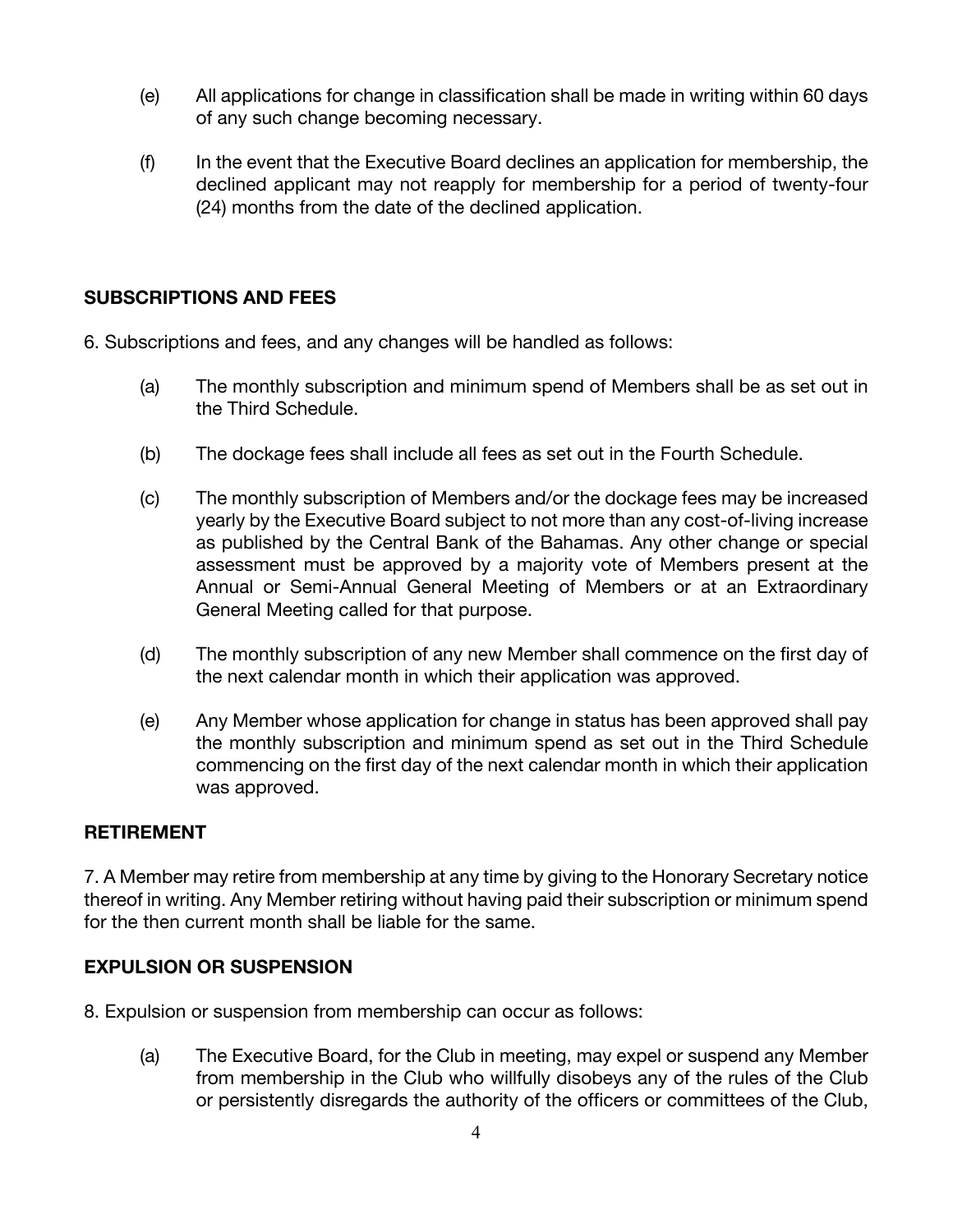or who is guilty of conduct rendering such Member unfit to be a Member of the Club.

- (b) The Executive Board shall expel any Member upon receiving a resolution to that effect passed at a meeting of the Members of the Club by three-quarters of the voting Members of the Club in attendance at the meeting.
- (c) A Member expelled under clause 8(a) may appeal to a meeting of the voting Members of the Club.
- (d) A Member suspended under clause 8(a) may not be suspended, i) for a period greater than three (3) months, or ii) on more than one occasion in any five (5) year period.

### **ACCOUNTS AND SUSPENSION**

9. All Member accounts should be kept current or face the following consequences:

- (a) A Member's account shall become due for payment at the end of the calendar month following the statement date.
- (b) Any Member who fails to pay any account owing the Club within one month after the same becomes due shall be automatically suspended from membership in the Club and such Member's name shall be posted in the Club, and such person shall remain suspended until such account is paid. If such account is not paid within 90 days after the same shall have become due, by decision of the Executive Board, such Member may be expelled from membership in the Club and the name of such Member shall be struck off the membership list.
- (c) Any Member suspended shall cease to be entitled to the privileges of membership, and shall not be entitled to use the club facilities as long as such Member is suspended.
- (d) Any Member suspended shall be required to pay all monthly subscriptions and dockage or other fees due for the months during such suspension before such suspension shall be lifted.
- (e) The Executive Board may decide upon the amount of credit to be extended by the Club to any Member.
- (f) Any Member expelled in accordance with clause 8(a) or 9(b) shall have no claim on the property of the Club.
- (g) No Member whose membership has been terminated shall be re-admitted to the Club until all accounts outstanding against such Member have been paid in full. If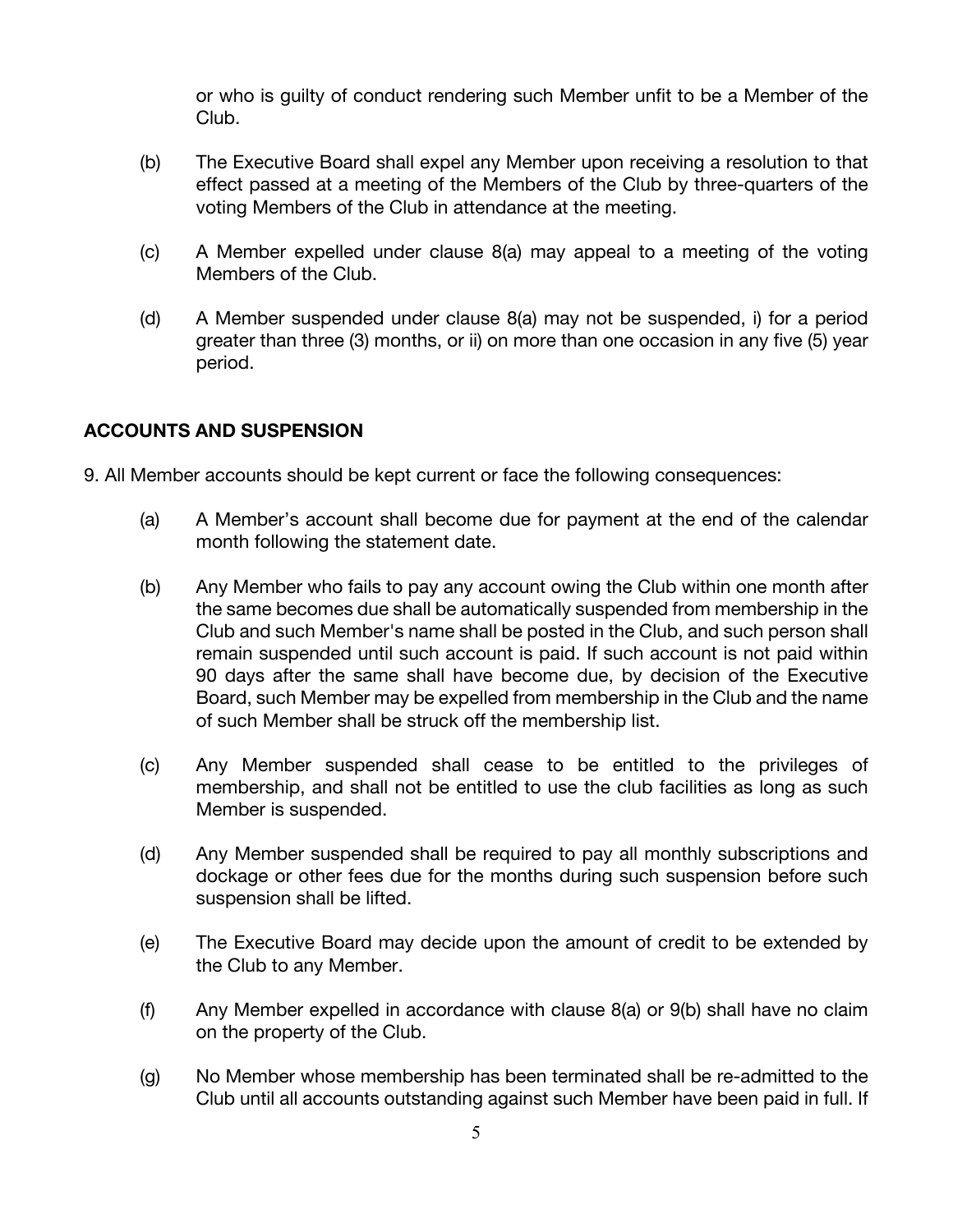re-admitted all outstanding dues and charges must be paid in full along with the appropriate entrance fee.

### **OFFICERS**

10. At the Annual General Meeting (AGM) of the Members of the Club the following Officers shall be elected. All Officers shall hold office for one year or until the next following Annual General Meeting of Members, whichever shall be the shorter period.

- (a) **Commodore**: The Commodore shall be elected from amongst the Members of the Club having the power to vote and shall be the Chief Executive Officer of the Club. The Commodore shall preside at all meetings and shall be Ex-Officio Chairman of the Executive Board. No bill in excess of \$5,000 shall be paid without the prior authorization of the Commodore.
- (b) **Vice-Commodore**: The Vice-Commodore shall be elected from amongst the Members of the Club having the power to vote and shall officiate in the absence of the Commodore. The Vice-Commodore shall be an Ex-Officio Member of the Executive Board.
- (c) **Honorary Secretary**: The Honorary Secretary shall be elected from amongst the Members of the Club having the power to vote and shall keep the minutes of all meetings of the Club Members and the Executive Board, and all records and Membership and Yacht Lists. The Honorary Secretary shall also perform such other duties as pertain to the office and shall be an Ex-Officio Member of the Executive Board.
- (d) **Honorary Treasurer**: The Honorary Treasurer shall be elected from amongst the Members of the Club having the power to vote. The Honorary Treasurer shall keep the financial books and securities of the Club, and shall disburse funds in excess of \$5,000 only on the order of the Executive Board after authorization by the Commodore. The Honorary Treasurer shall be an Ex-Officio Member of the Executive Board. The Honorary Treasurer shall report at every meeting of the Members of the Club, before any votes are taken, the names of such Members as are in arrears or suspended.
- (e) **Honorary Board Members**: Two Honorary Board Members shall be elected from amongst the Members of the Club having the power to vote. The Honorary Board Members shall be Ex-Officio Members of the Executive Board and shall perform such duties as may be requested by the Commodore.
- (f) Every Officer shall be elected at the Annual General Meeting (AGM) of the Members of the club and shall be voted upon separately, and the candidate receiving the greatest number of votes in each case shall be deemed elected. The voting shall be by secret ballot or with show of hands and shall be by nomination.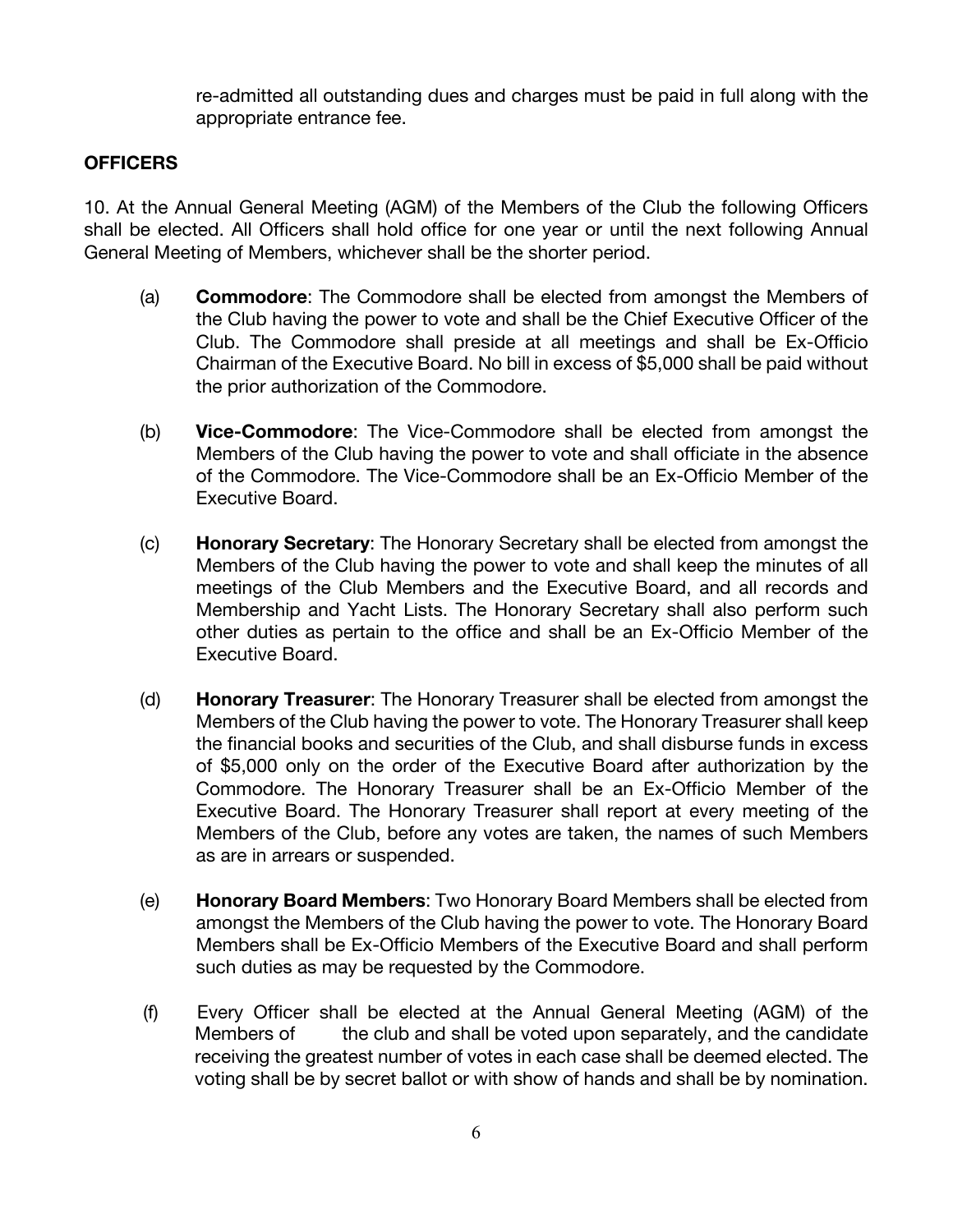(g) No Member may serve as Commodore for more than two years in succession or Vice- Commodore for more than two years in succession.

### **COMMITTEES**

11. Committees of the Club shall consist of the following.

(a) (i) **Executive Board**: The Executive Board shall consist of seven voting Members of whom the following shall be Ex-Officio members: Commodore, Vice-Commodore, Honorary Secretary, Honorary Treasurer, two Honorary Board Members and the Chairman of the Racing Committee.

(ii) The Chairman of the Racing Committee shall be appointed by the Commodore with the majority approval of the remainder of the Executive Board. The Commodore shall use his or her best efforts for such appointment to be made by no later that the second monthly meeting of the Executive Board following the AGM at which the Commodore was elected.

(iii) The management of the Club and the administration and direction of all the Club's property and amenities shall be vested in and exercisable by this board.

- (iv) Any Member of this board must resign if:
- (1) he is no longer a Member of the Club
- (2) he becomes a lunatic, or of unsound mind or bankrupt
- (3) he is requested in writing by three-fourths of the Members of the Club to vacate his office
- (4) he is requested in writing by five other members of this board to vacate his office

(v) This board may meet together for the dispatch of business, adjourn, and otherwise regulate their meetings and proceedings as they think fit, provided the board shall meet not less than once in each and every month. They may determine the quorum necessary for the transaction of business. Until otherwise determined, four members shall be a quorum.

(vi) The Executive Board shall establish terms and conditions for the use of wet dockage. These shall be referred to as the Dock Rules. All Members berthing a boat in a wet slip in the docks must sign a dock agreement and abide by the Dock Rules.

(vii) The Executive Board shall make rules relating to the use of the club house and premises used by the Members of the Club. These shall be referred to as The House Rules. The House Rules and/or Dock Rules may be altered by the Executive Board, provided the Executive Board duly notifies the Members of the Club of its decision promptly.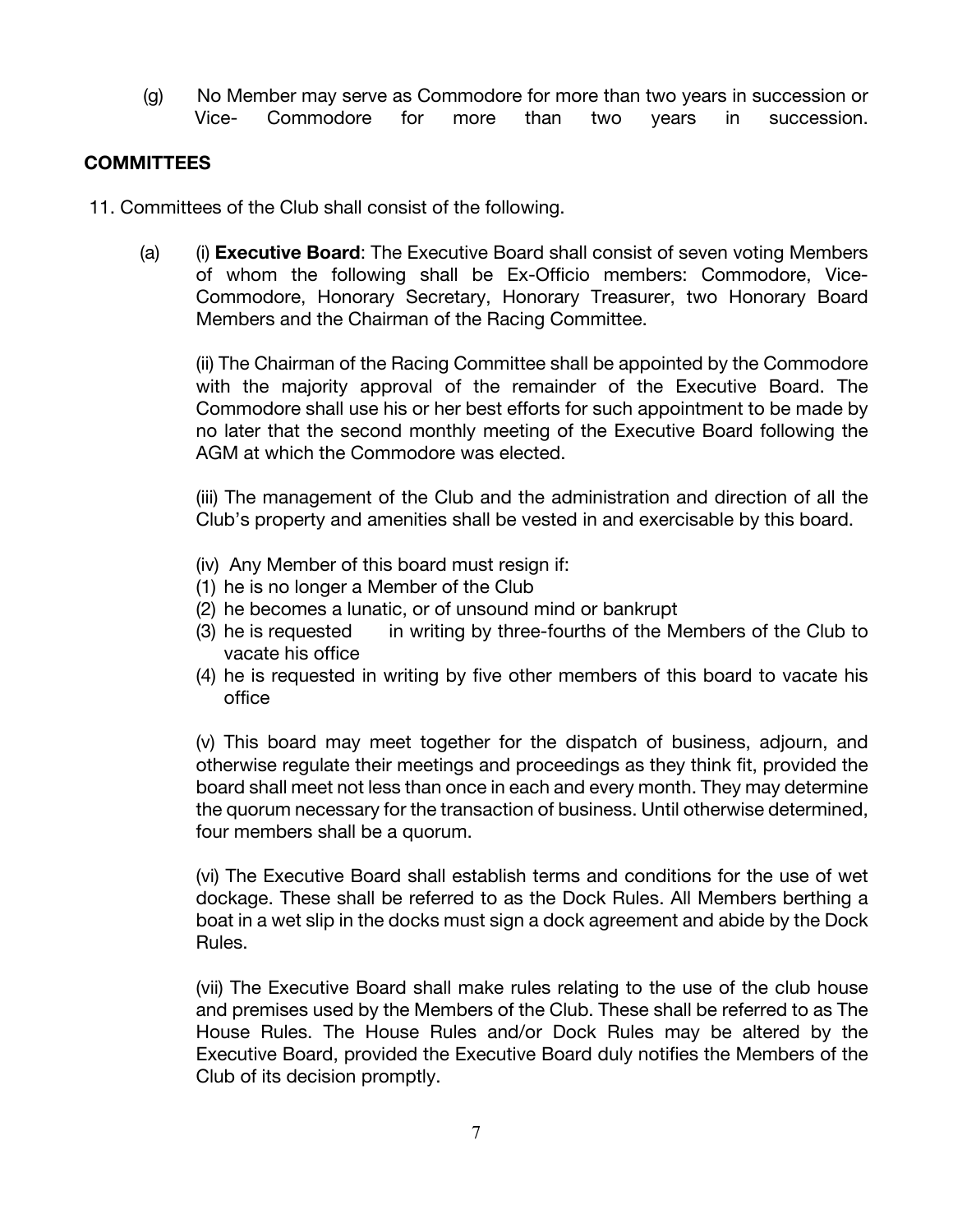(viii) Any four members, provided that the Commodore or Vice-Commodore is one of the Members, may at any time convene a meeting of this board. Questions arising at any meeting shall be decided by a majority of votes, and in the case of an equality of votes the Chairman shall have a second and deciding vote. A meeting of the Executive Board for the time being at which a quorum is present shall be competent to exercise all or any of the authorities, powers and discretions by or under the rules of the Club for the time being vested in or exercisable by the Club generally.

(ix) The Commodore or Vice-Commodore shall preside at all meetings of this board. All acts done at any meeting of the Executive Board or by any person acting as a member of that board, shall, notwithstanding that if afterwards it be discovered that there were defects in the appointment of any such member, acting as aforesaid, be as valid and effectual as if every such person had been duly appointed and was qualified to be a member. When all members of this board sign the minutes of a meeting of this board, the same shall be deemed to have been duly held notwithstanding that the board had not actually come together or that there may have been technical defects in the proceedings. A resolution in writing, signed by all of the members shall be as valid and effectual as if it had been passed at a meeting of the board duly called and constituted.

(x) The administration and direction of the affairs of the Club shall be vested in the Executive Board, who in addition to the powers and authorities of these presents or otherwise conferred, may exercise all such powers and do all such acts and things as may be done by the Club in general meetings. No regulation made by the Members in general meeting shall invalidate any prior act of the Executive Board which would have been valid if such regulation had not been made.

(xi) Any vacancy occurring in the Executive Board shall be filled upon recommendations of the Commodore and with the majority approval of the remaining members of that board. All such appointments shall be deemed temporary and held only until the next scheduled General Meeting of the Members of the Club.

(b) (i) **Membership Committee**: A Membership Committee shall consist of Members of the Club who shall be appointed by the Commodore with the approval of the Executive Board. The Chairman of the committee will be appointed by the Commodore. This committee will be responsible for membership development and the review of the membership list on an annual basis. This review will be to determine proper contact information along with determining any re-classification that might be necessary.

(ii) All recommendations by the Membership Committee will be provided to the Executive Board for review and a final decision.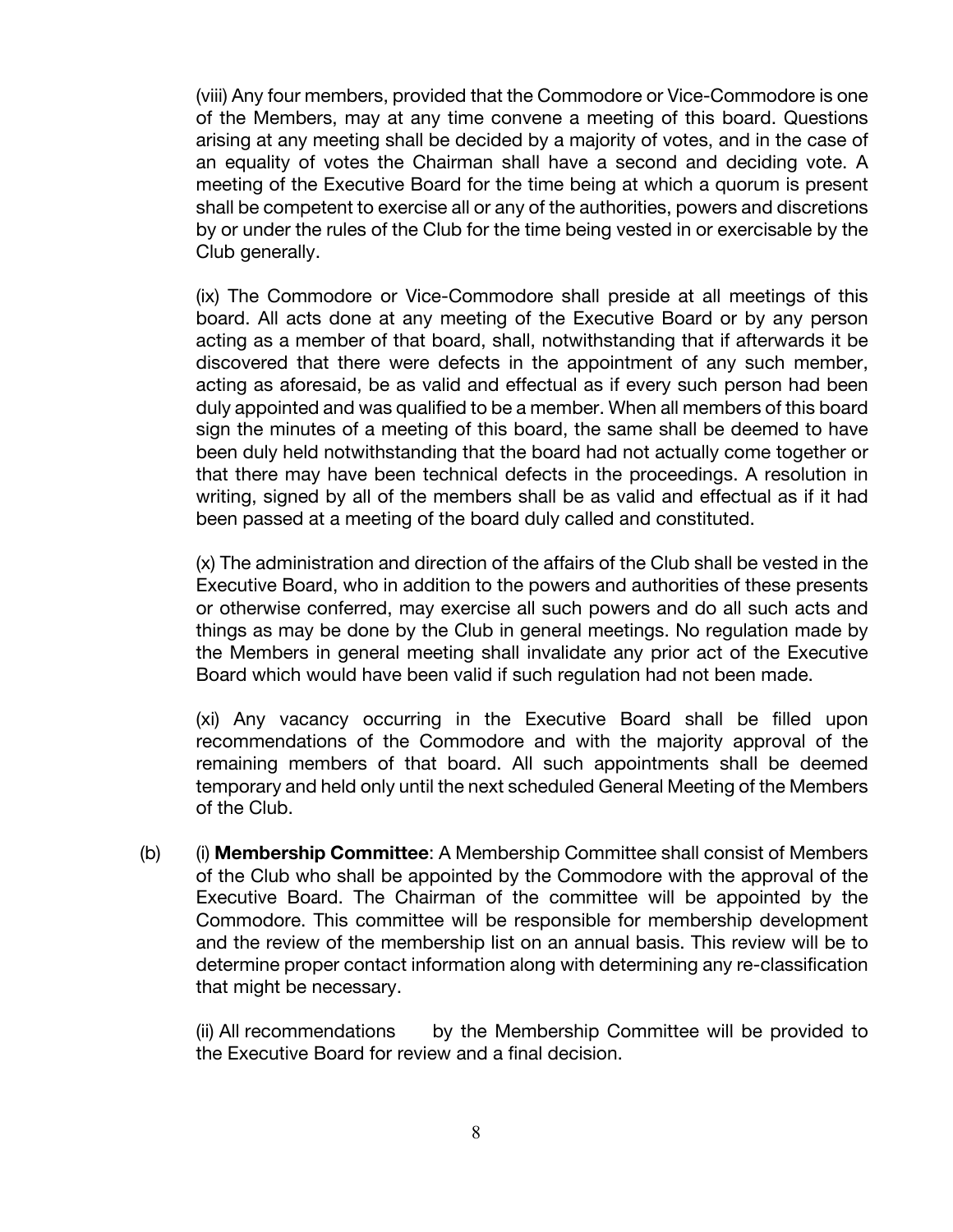- (c) **Special Race Committee**: Special Race Committees can be appointed at the discretion of the Executive Board to deal with special sailing events.
- (d) **Nominations Committee**: The Nominations Committee shall consist of not less than two Members of the Club, and shall be responsible for presenting a list of candidates for election as Officers at the next Annual General Meeting (AGM). By no later than the 1<sup>st</sup> day of September in each year, the Commodore shall appoint the Chairman of the Nominations Committee, who shall then appoint one or more additional Members at his or her discretion. The Chairman shall preside over the election of Officers at the AGM, which election, for the avoidance of doubt, may also include suitably qualified Members who have been nominated from the floor of the meeting.

### **APPOINTEES**

12.The following shall be appointed.

- (a) **Dockmaster**: The Dockmaster shall be appointed by the Commodore with the majority approval of the remainder of the Executive Board and shall be responsible for all matters relating to the docks, dry boat storage and use of the hoists and ramps. The Dockmaster may attend meetings of the Executive Board but shall not be entitled to vote at such meetings.
- (b) **Rear Commodore:** A maximum of two (2) Rear Commodores may be appointed by the Commodore with the majority approval of the remainder of the Executive Board to assist with any duties as requested by the Commodore. Rear Commodores may attend meetings of the Executive Board but shall not be entitled to vote at such meetings.
- (c) **General Manager**: The General Manager shall be appointed by the Commodore with the majority approval of the remainder of the Executive Board and shall be responsible, subject to the direction and supervision of the Board, for the management of the club house and premises and of all social functions held therein. Such General Manager shall report directly to the Commodore and Executive Board on the finances and operations of the Club.

### **MEETINGS**

- 13. Meetings of the Club take place in several ways:
	- (a) (i) An Annual General Meeting (AGM) of the Members shall be held at the club house in the month of November in each year on a date to be determined by the Executive Board.
		- (ii) The business of such meeting shall be to receive the Commodore's Report,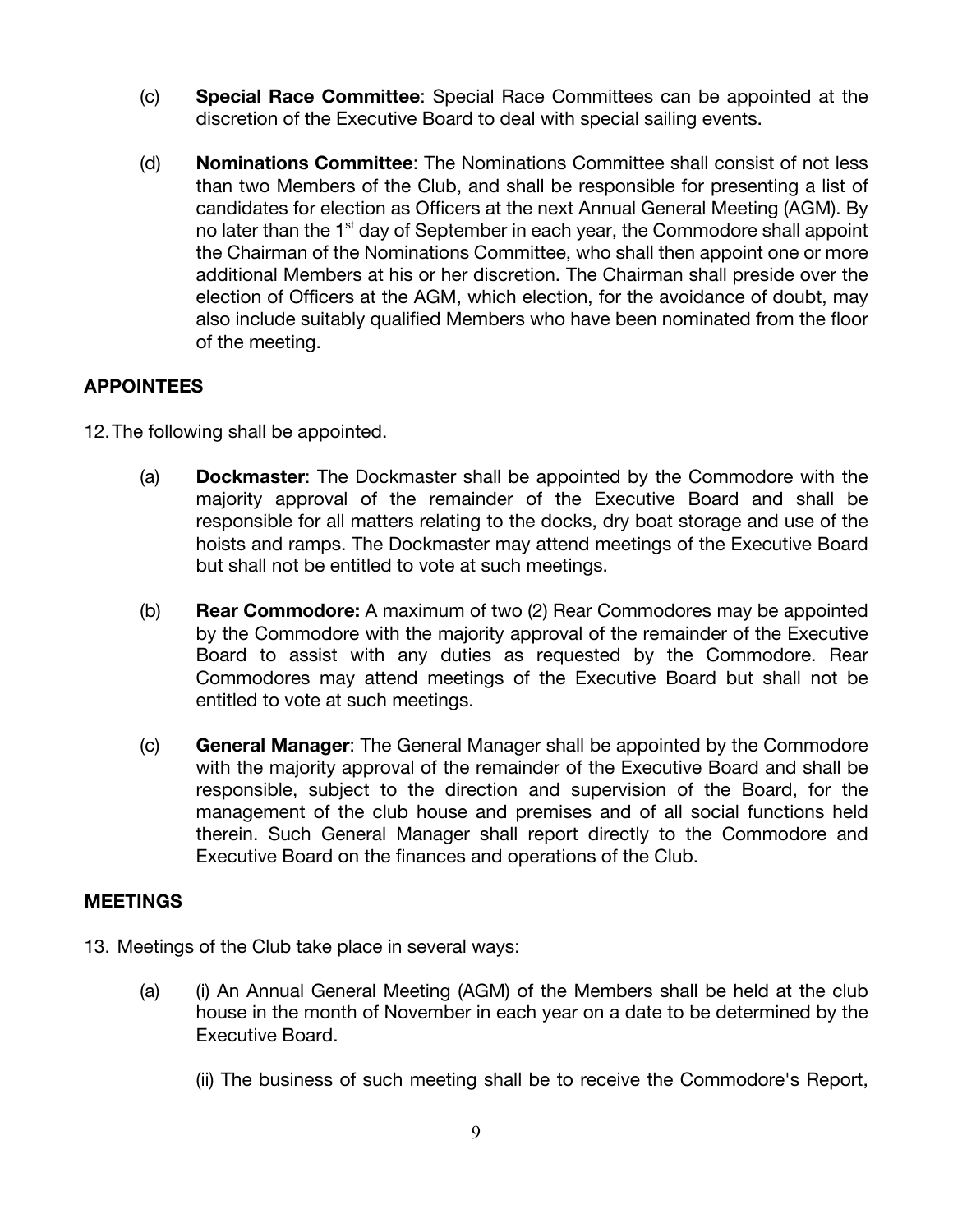the Honorary Treasurer's Report, the passing of the accounts, the election of officers and any other

- (b) business which the Executive Board or any qualified Member shall see fit to bring before the meeting. Prior to the AGM, the year end accounts of the Club shall have been reviewed or audited by an independent member of the Bahamas Institute of Chartered Accountants.
- (c) A Semi-Annual General Meeting of the Members shall be held in the month of May in each year to transact the general business of the Club.
- (d) The Executive Board may at any time, or, on the written requisition of any 25 qualified Members stating the business for which it is required, convene an Extraordinary General Meeting for any specific purpose.
- (e) Notice of every Annual and Semi-Annual General Meeting shall be given to all qualified Members by the Honorary Secretary at least fourteen days before the date of such meeting. Notice of any Extraordinary General Meeting shall be given by the Honorary Secretary to all qualified Members at least seven days before any such meeting.
- (f) 25 qualified Member's shall constitute a quorum at any meeting. If a quorum exists at roll call it shall be deemed to exist throughout the meeting.
- (g) Every qualified Member shall be entitled to one vote at any meeting. In the event of an equality of votes the Chairman of the meeting shall have a second and casting vote. All questions shall be decided by a majority of the votes present.
- (h) At any meeting, unless a poll is demanded by a Member, a declaration by the Chairman of the meeting that a resolution has been carried, or carried by a particular majority, or lost, or not carried by a particular majority, shall be conclusive. If a poll be demanded as aforesaid, it shall be taken in such a manner as the Chairman shall direct.

### **RACING**

14.The Club shall comply with the rule as defined in the International Sailing Federation Racing Rules of Sailing.

### **CLUB PROFITS**

15. No Member of any Committee of the Club, and no employee of the Club shall have any personal interest in the sale of intoxicating liquor or food prepared therein, or in the profits arising from such sale.

### **GUESTS**

16. A guest book shall be kept at the club house in which the name of every guest shall be